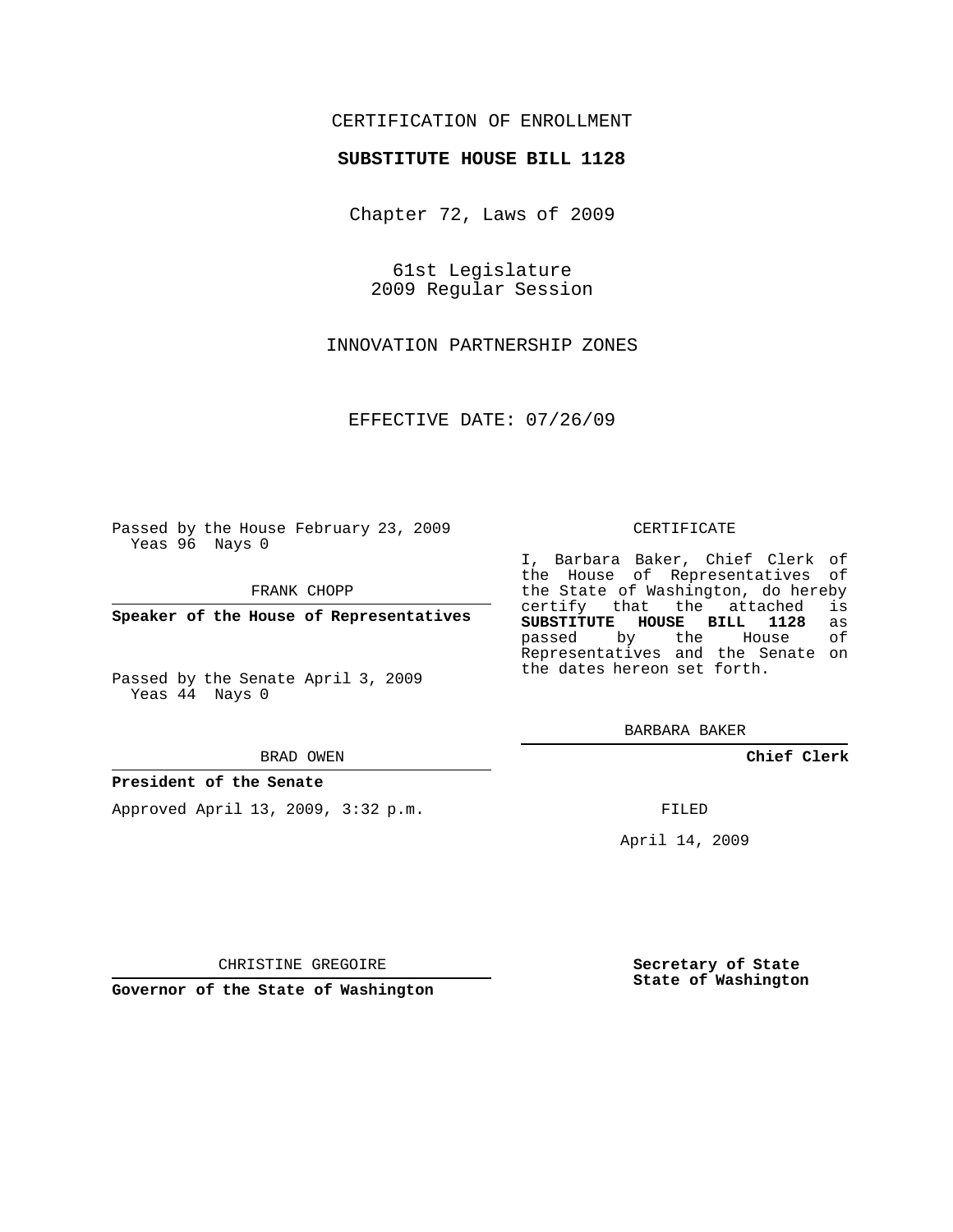# **SUBSTITUTE HOUSE BILL 1128** \_\_\_\_\_\_\_\_\_\_\_\_\_\_\_\_\_\_\_\_\_\_\_\_\_\_\_\_\_\_\_\_\_\_\_\_\_\_\_\_\_\_\_\_\_

\_\_\_\_\_\_\_\_\_\_\_\_\_\_\_\_\_\_\_\_\_\_\_\_\_\_\_\_\_\_\_\_\_\_\_\_\_\_\_\_\_\_\_\_\_

Passed Legislature - 2009 Regular Session

## **State of Washington 61st Legislature 2009 Regular Session**

**By** House Community & Economic Development & Trade (originally sponsored by Representatives Kenney, Bailey, Pettigrew, Hudgins, Haler, Hasegawa, Darneille, Kelley, and Sullivan)

READ FIRST TIME 02/10/09.

 AN ACT Relating to innovation partnership zones; and amending RCW 43.330.270 and 43.330.280.

BE IT ENACTED BY THE LEGISLATURE OF THE STATE OF WASHINGTON:

 **Sec. 1.** RCW 43.330.270 and 2007 c 227 s 1 are each amended to read as follows:

 (1) The department shall design and implement an innovation partnership zone program through which the state will encourage and support research institutions, workforce training organizations, and 9 globally competitive companies to work cooperatively in close geographic proximity to create commercially viable products and jobs.

 (2) The director shall designate innovation partnership zones on the basis of the following criteria:

 (a) Innovation partnership zones must have three types of institutions operating within their boundaries, or show evidence of planning and local partnerships that will lead to dense concentrations of these institutions:

 (i) Research capacity in the form of a university or community college fostering commercially valuable research, nonprofit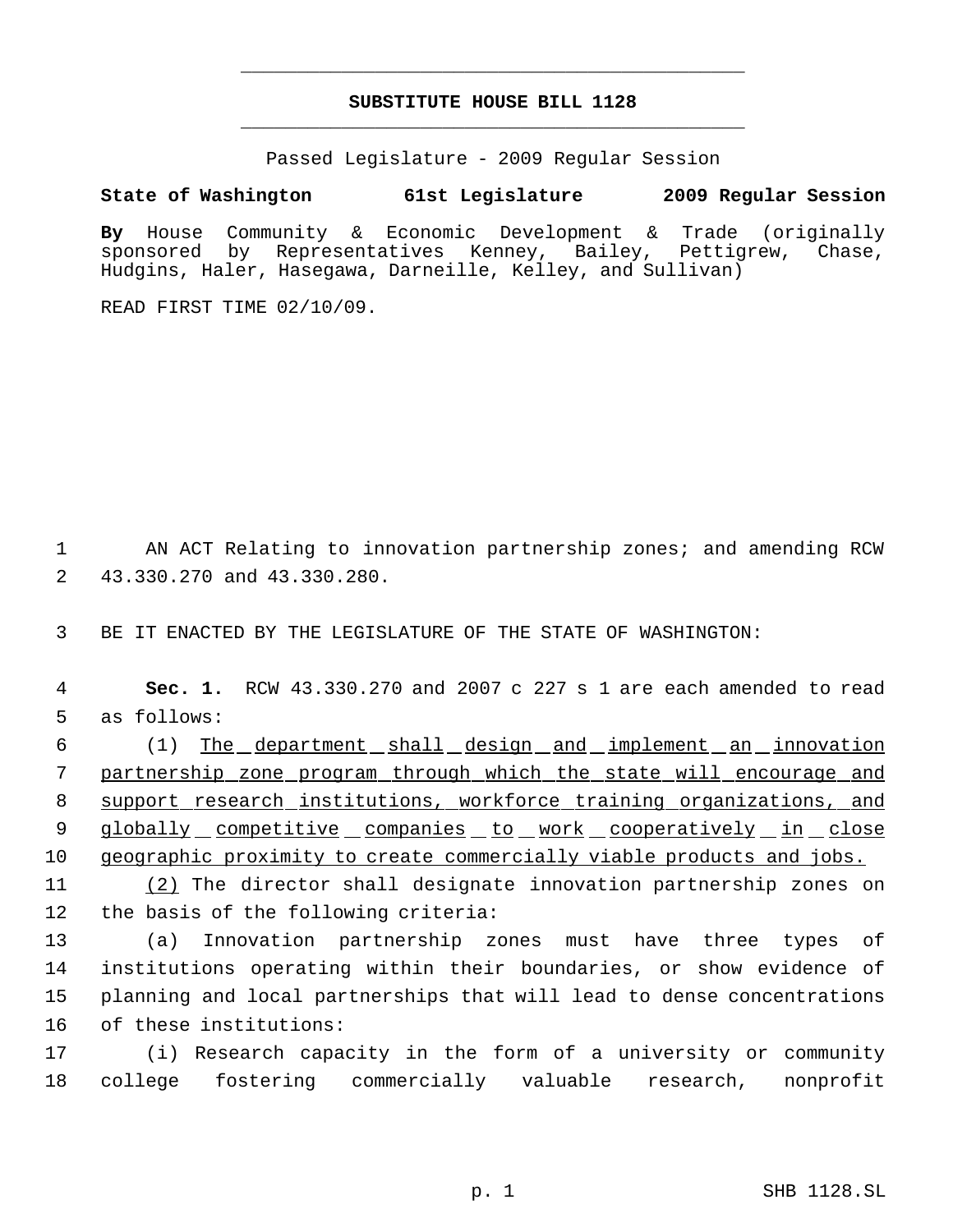institutions creating commercially applicable innovations, or a national laboratory;

 (ii) Dense proximity of globally competitive firms in a research- based industry or industries or of individual firms with innovation strategies linked to (a)(i) of this subsection. A globally competitive firm may be signified through international organization for standardization 9000 or 1400 certification, or other recognized 8 evidence of international success; and

 (iii) Training capacity either within the zone or readily accessible to the zone. The training capacity requirement may be met by the same institution as the research capacity requirement, to the extent both are associated with an educational institution in the proposed zone.

 (b) The support of a local jurisdiction, a research institution, an educational institution, an industry or cluster association, a workforce development council, and an associate development 17 organization, port, or chamber of commerce;

 (c) Identifiable boundaries for the zone within which the applicant will concentrate efforts to connect innovative researchers, entrepreneurs, investors, industry associations or clusters, and training providers. The geographic area defined should lend itself to 22 a distinct identity and have the capacity to accommodate firm growth;

 (d) The innovation partnership zone administrator must be an economic development council, port, workforce development council, city, or county.

26  $((+2))$  (3) With respect solely to the research capacity required 27 in subsection (2)(a)(i) of this section, the director may waive the 28 requirement that the research institution be located within the zone. 29 To be considered for such a waiver, an applicant must provide a specific plan that demonstrates the research institution's unique qualifications and suitability for the zone, and the types of jointly executed activities that will be used to ensure ongoing, face-to-face 33 interaction and research collaboration among the zone's partners.

34 (4) On October 1st of each odd-numbered year, the director shall designate innovation partnership zones on the basis of applications that meet the legislative criteria, estimated economic impact of the zone, evidence of forward planning for the zone, and other criteria as recommended by the Washington state economic development commission.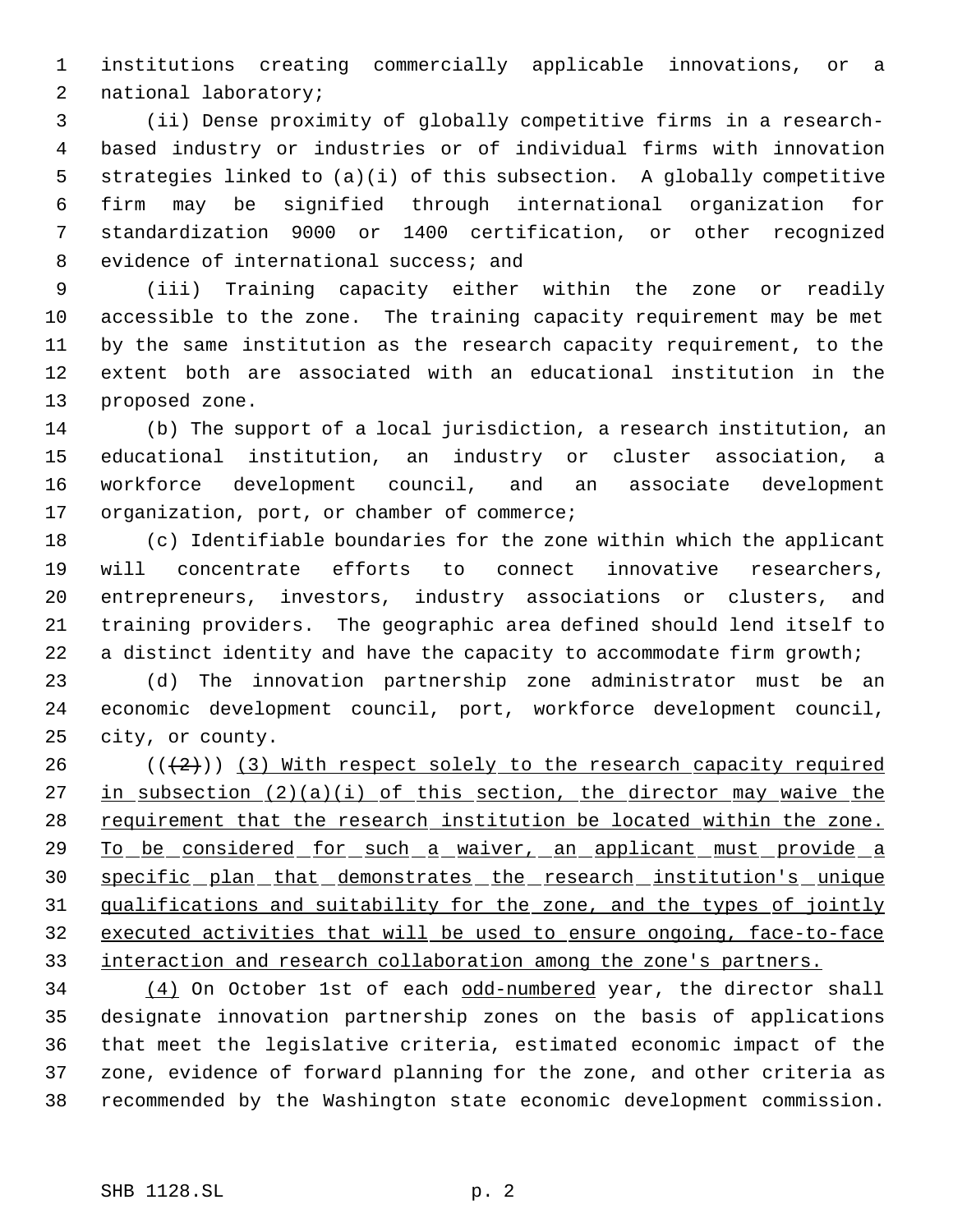Estimated economic impact must include evidence of anticipated private investment, job creation, innovation, and commercialization. The director shall require evidence that zone applicants will promote commercialization, innovation, and collaboration among zone residents.

5  $((+3))$  (5) Innovation partnership zones are eligible for funds and other resources as provided by the legislature or at the discretion of the governor.

8  $((+4))$  (6) If the innovation partnership zone meets the other requirements of the fund sources, then the zone is eligible for the following funds relating to:

(a) The local infrastructure financing tools program;

 (b) The sales and use tax for public facilities in rural counties; and

(c) Job skills.

15  $((+5))$   $(7)$  An innovation partnership zone shall be designated as a zone for a four-year period. At the end of the four-year period, the zone must reapply for the designation through the department.

18  $((+6))$   $(8)$  If the director finds at any time after the initial 19 year of designation that an innovation partnership zone is failing to 20 meet the performance standards required in its contract with the department, the director may withdraw such designation and cease state 22 funding of the zone.

 (9) The department shall convene annual information sharing events for innovation partnership zone administrators and other interested parties.

 $((+7))$   $(10)$  An innovation partnership zone shall provide performance measures as required by the director, including but not limited to private investment measures, job creation measures, and measures of innovation such as licensing of ideas in research institutions, patents, or other recognized measures of innovation.

31 (11) The department shall compile a biennial report on the innovation partnership zone program by December 1st of every even- numbered year. The report shall provide information for each zone on 34 its: Objectives; funding, tax incentives, and other support obtained 35 from public sector sources; major activities; partnerships; performance measures; and outcomes achieved since the inception of the zone or 37 since the previous biennial report. The Washington state economic 38 development commission shall review ((annually the individual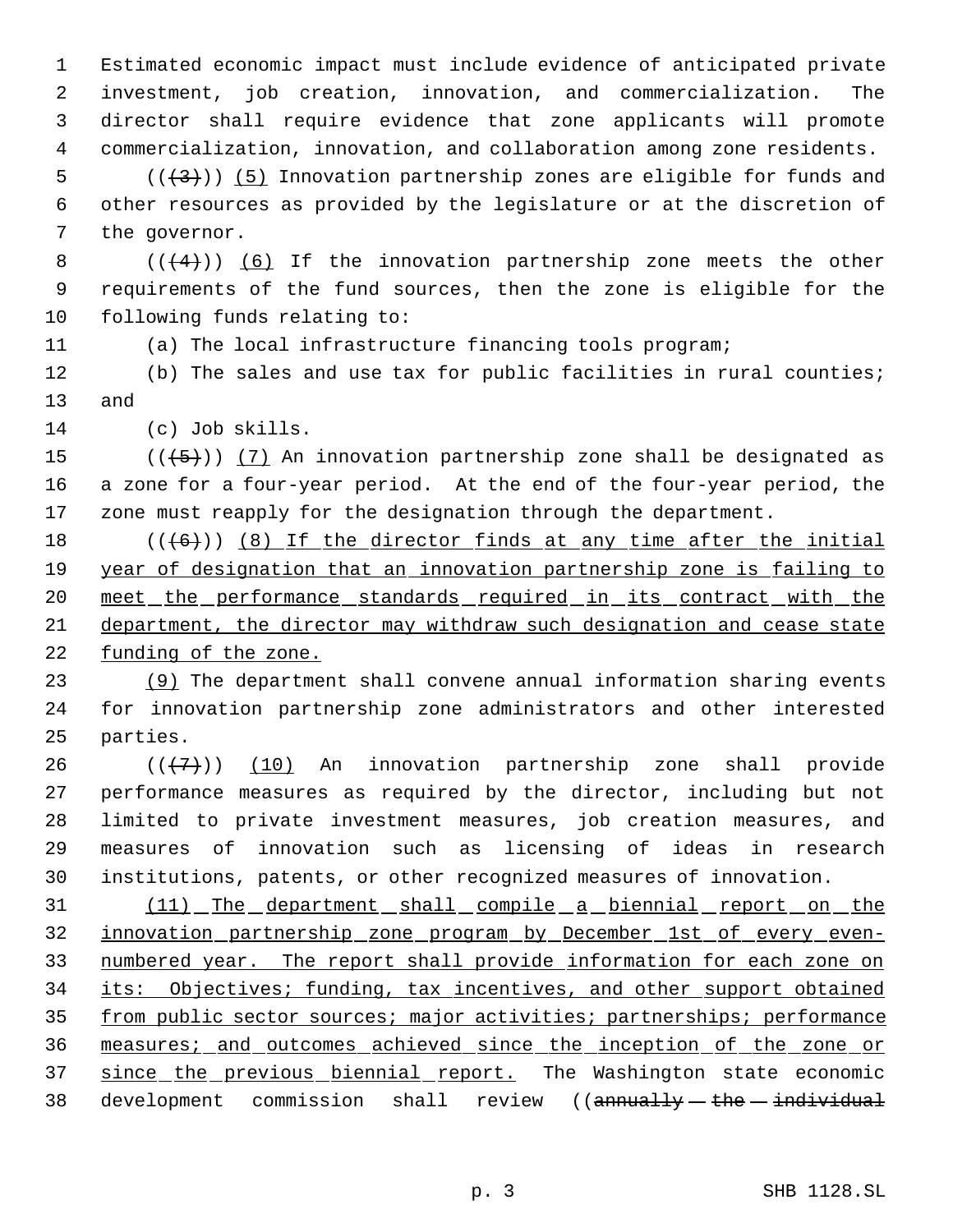1 innovation  $-$  partnership  $-$  zone's  $-$  performance  $-$  measures  $-$  and  $-$  make recommendations to the department regarding additional zone designation 3 eriteria)) the department's draft report and make recommendations on ways to increase the effectiveness of individual zones and the program 5 overall. The department shall submit the report, including the commission's recommendations, to the governor and legislature beginning December 1, 2010.

 **Sec. 2.** RCW 43.330.280 and 2007 c 227 s 2 are each amended to read as follows:

 (1) The Washington state economic development commission shall, with the advice of an innovation partnership advisory group selected by 12 the commission((, have oversight responsibility for the implementation of the state's efforts to further innovation partnerships throughout 14 the state. The commission shall)):

 (a) Provide information and advice to the department of community, trade, and economic development to assist in the implementation of the innovation partnership zone program, including criteria to be used in 18 the selection of grant applicants for funding;

 (b) Document clusters of companies throughout the state that have comparative competitive advantage or the potential for comparative competitive advantage, using the process and criteria for identifying strategic clusters developed by the working group specified in subsection (2) of this section;

 (c) Conduct an innovation opportunity analysis to identify (i) the strongest current intellectual assets and research teams in the state focused on emerging technologies and their commercialization, and (ii) faculty and researchers that could increase their focus on commercialization of technology if provided the appropriate technical assistance and resources;

 (d) Based on its findings and analysis, and in conjunction with the higher education coordinating board and research institutions:

 (i) Develop a plan to build on existing, and develop new, intellectual assets and innovation research teams in the state in research areas where there is a high potential to commercialize technologies. The commission shall present the plan to the governor and legislature by December 31, ((2007)) 2009. The higher education coordinating board shall be responsible for implementing the plan in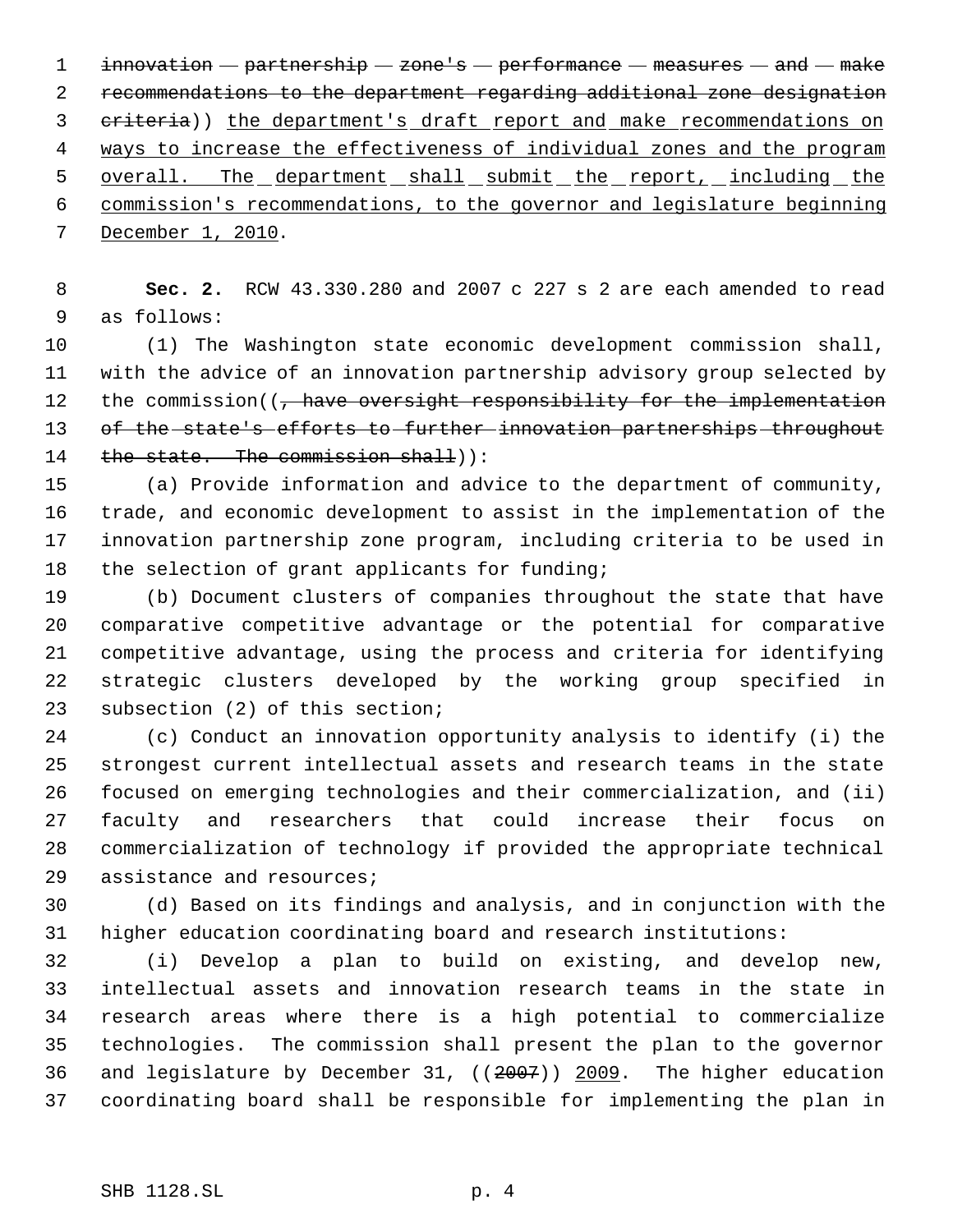conjunction with the publicly funded research institutions in the state. The plan shall address the following elements and such other elements as the commission deems important:

 (A) Specific mechanisms to support, enhance, or develop innovation research teams and strengthen their research and commercialization capacity in areas identified as useful to strategic clusters and innovative firms in the state;

 (B) Identification of the funding necessary for laboratory infrastructure needed to house innovation research teams;

 (C) Specification of the most promising research areas meriting enhanced resources and recruitment of significant entrepreneurial researchers to join or lead innovation research teams;

 (D) The most productive approaches to take in the recruitment, in the identified promising research areas, of a minimum of ten significant entrepreneurial researchers over the next ten years to join 16 or lead innovation research teams;

 (E) Steps to take in solicitation of private sector support for the recruitment of entrepreneurial researchers and the commercialization 19 activity of innovation research teams; and

 (F) Mechanisms for ensuring the location of innovation research teams in innovation partnership zones;

 (ii) Provide direction for the development of comprehensive entrepreneurial assistance programs at research institutions. The programs may involve multidisciplinary students, faculty, entrepreneurial researchers, entrepreneurs, and investors in building business models and evolving business plans around innovative ideas. The programs may provide technical assistance and the support of an entrepreneur-in-residence to innovation research teams and offer entrepreneurial training to faculty, researchers, undergraduates, and graduate students. Curriculum leading to a certificate in entrepreneurship may also be offered;

 (e) Develop performance measures to be used in evaluating the performance of innovation research teams, the implementation of the plan and programs under (d)(i) and (ii) of this subsection, and the performance of innovation partnership zone grant recipients, including but not limited to private investment measures, business initiation measures, job creation measures, and measures of innovation such as licensing of ideas in research institutions, patents, or other